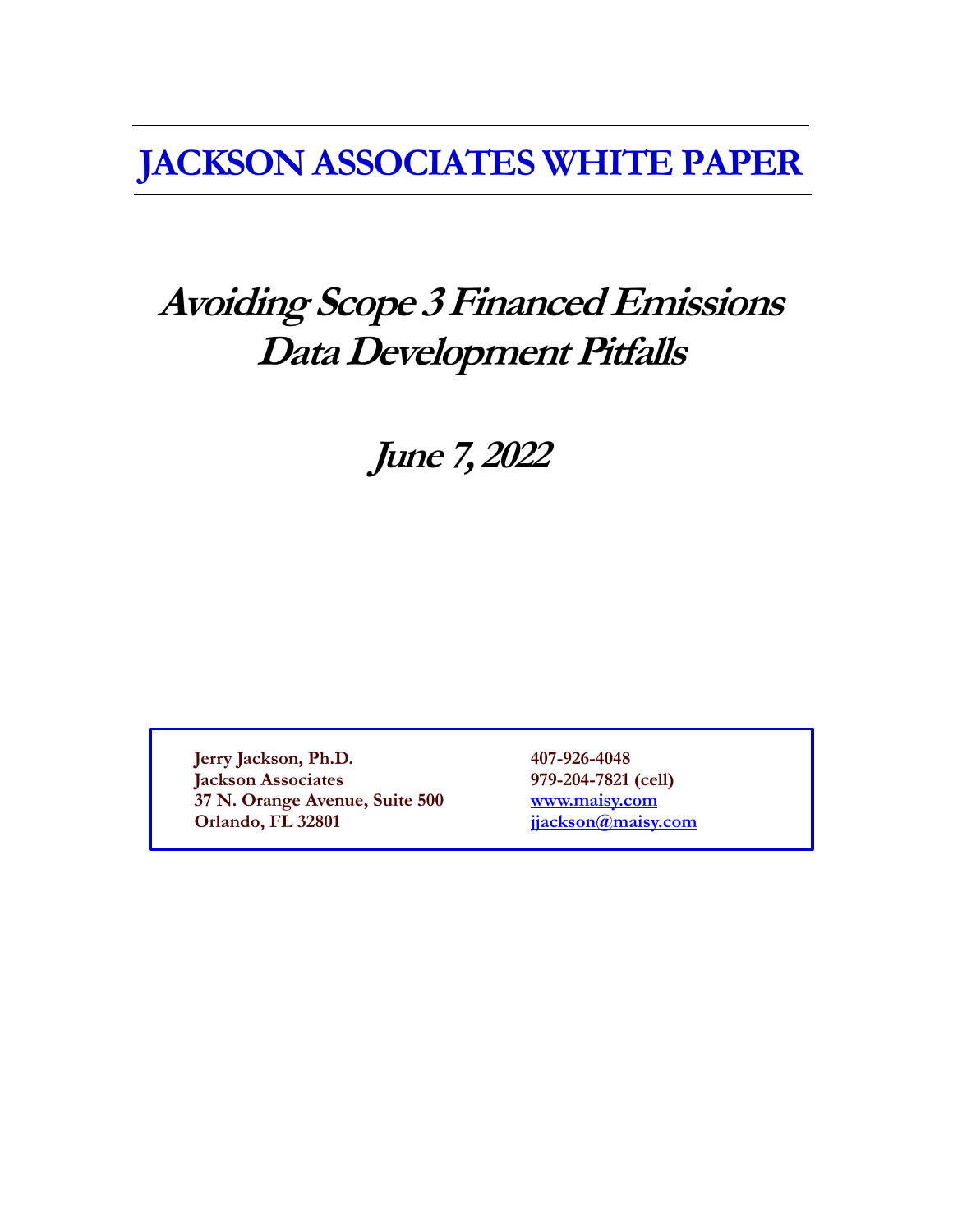# **Contents**

| $\label{eq:1} \textbf{Introduction} \textcolor{red}{\textbf{1}} \textbf{1}$ |  |
|-----------------------------------------------------------------------------|--|
|                                                                             |  |
|                                                                             |  |
|                                                                             |  |
|                                                                             |  |
|                                                                             |  |
|                                                                             |  |

## **About the Author**

Jerry Jackson, President of Jackson Associates (JA), is the author of MAISY ZIP Level Scope 3 Emissions Databases, developed from MAISY ZIP Level Utility Customer Energy Use Databases. MAISY Databases were first introduced in 1995. Annual updates have expanded databases to include data from more than 7 million US utility customer records. MAISY data have been used by the US Department of Energy in analysis supporting appliance efficiency standards, by state regulatory agencies from Texas to New York, and by dozens of solar, CHP, battery and other energy equipment manufacturers, utilities and retail electricity providers.

He has provided testimony in a variety of state and provincial hearings as an expert witness. His early modeling work at Oak Ridge National Laboratory provides the basis for energy forecasting at the US Department of Energy and state agencies, most recently with a 2021 agent-based model forecasting application for five Indiana investor owned utilities submitted to the Indiana Public Service Commission by the Perdue University State Utility Forecasting Group.

He published "Energy Budgets at Risk (EBAR): Risk Management Approach to Energy Purchase and Efficiency (Wiley, April, 2008)," the first extension risk management principles to evaluate building energy efficiency investments.

He received a patent in 1995 for a drill-down and data visualization technology that has been licensed by Microsoft, Oracle, SAP and every other major business intelligence software provider.

He holds a Ph.D. in economics from the University of Florida with specialties in econometrics and regional economics. His previous positions include signature professor at Texas A&M University, Chief, Applied Research Divisions at Georgia Tech Research Institute and economist at Oak Ridge National Laboratory and the Federal Reserve Bank of Chicago. A partial list of clients is available at <http://www.maisy.com/clients.htm>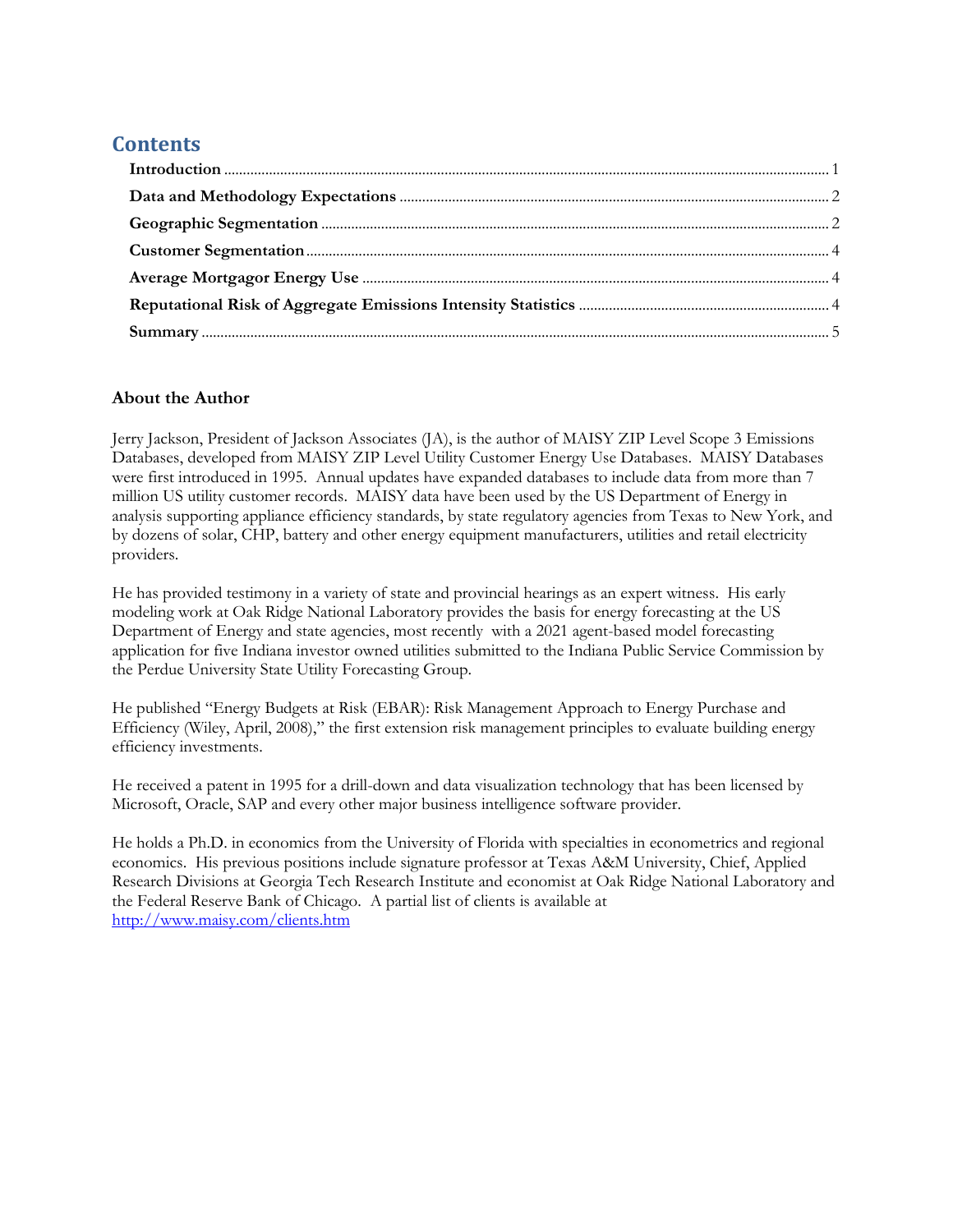#### <span id="page-2-0"></span>**Emissions Down the Value Chain**



Source: PCAF (2020). The Global GHG Accounting and Reporting Standard

for the Financial Industry First edition

A proposed SEC rule will soon require mid-to-large publiclytraded financial institutions to calculate and report emissions of their residential mortgagors and commercial real estate (CRE) loan customers (so-called downstream or Scope 3 emissions). These proposed rules create a huge new reporting requirement and a challenging data development effort for financial firms.

This white paper provides context to data and reporting requirements in the proposed rule, describes data issues and demonstrates the benefits of basing emissions estimates on ZIP level energy use data.

Residential Scope 3 emissions are the focus here; a forthcoming companion paper will address CRE issues.

In its 406 page proposed rule, the SEC identifies the Partnership for Carbon Accounting Financials' Global GHG Accounting &

Reporting Standard (the "PCAF Standard") as a an acceptable reporting standard. More than 30 US financial institutions have already committed to applying this standard. The standard methodology, in the most basic form, calculates emissions as follows:

Emissions = average dwelling unit energy use  $*$  # mortgages  $*$  emission factor  $*$  attribution factor eq(1)

Emissions Intensity = emissions /activity level  $eq(2)$ 

Attribution factor is the ratio of outstanding loan amounts to the property values at loan origination. Emission factors are available from the EPA while number of mortgages and the attribution factor are available from the financial institution's records.

The data development challenge is:

- how best to develop average dwelling unit energy use estimates,
- what to use as an activity level, and
- what geographic and customer level detail to employ.

The next section provides context to these data issues provided by the proposed rule. Additional sections address issues associated with geographic detail, estimation of average dwelling unit energy use, and issues associated with emissions intensity calculations.

The paper illustrates the dangers of using inappropriate data to fulfill these new reporting tasks. More specifically, examples show how using aggregate geographic and customer population energy use data (e.g., national, regional or state averages) biases estimates and can easily either overstate or understate emissions and changes in emissions intensity estimates over time.

Since emissions intensity is promoted as a metric to determine increasing or decreasing emissions efficiency and risks over time, these errors carry the potential for reputational risk as increasing focus is placed on individual company calculations of these reporting requirements. A new price-index based methodology drawn from economic theory is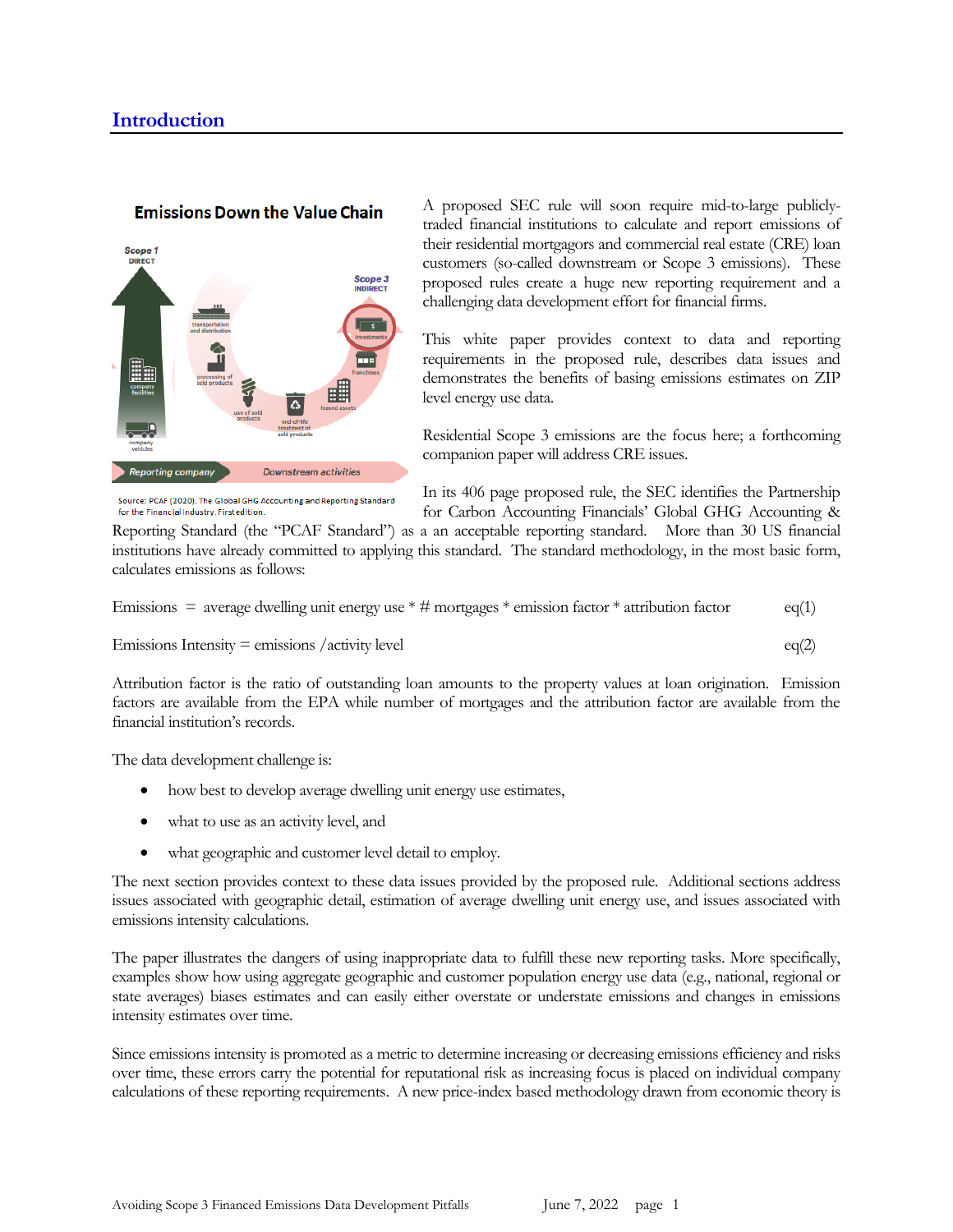recommended to adjusts for changes in customer geographic and household characteristics over time to minimize biases in reported emissions statistics. This methodology is used by the US Department of Commerce in price index calculations and is a well-accepted approach to account for the kind of computational complexity inherent in the emissions index.

## <span id="page-3-0"></span>**Data and Methodology Expectations**

The SEC's stated objective is to provide "information to investors to enable them to make informed judgments about the impact of climate-related risks on current and potential investments. " Disclosures "would also enable an investor to assess the efficiency and efficacy of the registrant's actions to achieve its target or goal."

The proposed rule will require firms to provide the breakdown of the different GHG (greenhouse gas) emissions and a description of "the methodology, significant inputs, and significant assumptions used to calculate its GHG emissions metrics." PCAF methodology states that "financial institutions shall use the highest quality data available for each asset class and improve the quality of the data over time."

Proposed rule provisions state that any change in methodology used to calculate emissions or emissions intensity should be described to allow investors to judge how such changes might have affected year to year comparisons. The rule also requires data gaps to be identified and how "accounting for any data gaps has affected the accuracy or completeness of its GHG emissions disclosure. This information should help investors understand certain underlying uncertainties and limitations, and evaluate the corresponding reliability, of a registrant's GHG emissions disclosure."

A particularly thorny issue for financial firms, addressed in a following section, relates to the proposed GHG intensity disclosure which, according to the SEC "would provide a standardized method for presenting such measure of efficiency across registrants, which should facilitate comparability of the registrant's emissions efficiency over time."

In summary, the SEC expects Scope 3 emissions filings that

- Use the highest quality data available
- Describe how data gaps impact reported emissions
- Describe how changes in data or methodology impact year to year emissions comparisons
- Provide an emissions intensity statistic that supports year to year emissions efficiency comparisons

Meeting these expectations in the most cost-effective manner requires a data development strategy that recognizes availability of existing data both inside the financial institution and from other sources and begins with a methodology that is as accurate as possible, will require minimum revisions over time and will be scalable as more information becomes available.

The next sections consider selection of an appropriate data specification for equation (1) that meets these constraints.

## <span id="page-3-1"></span>**Geographic Segmentation**

More geographic detail is always preferred when developing values for the four right-hand terms in equation (1).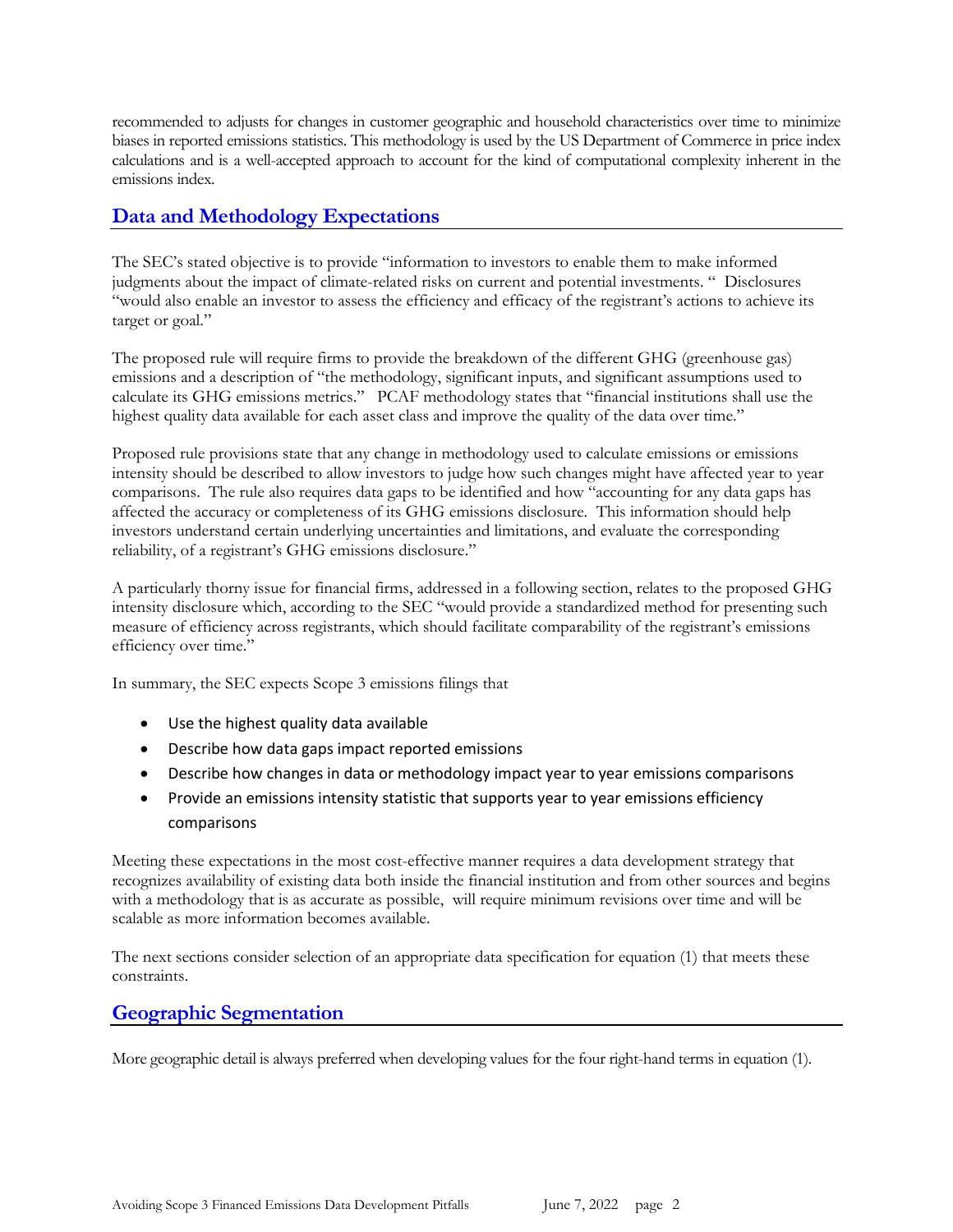Dwelling unit energy use varies by location as a result of variations in climate, dwelling unit floor space, appliance fuel choices, income and other items. Year to year changes in the geographic distribution of the mortgage customer base will generate changes in emissions that do not necessarily reflect changes in emissions efficiency.

Consider a national firm whose mortgage customer base declines in California and increases in Florida from one year to the next. Total emissions and emissions intensity will increase because the emission factor for electricity use per kilowatt hour in Florida is 0.911 pounds versus 0.480 in California.

Differences in appliance fuel choices for space heating, water heating and clothes drying, use of solar PV, dwelling unit and homeowner characteristics can also create significant emissions differences across geographic areas.

The objective of the SEC rule is certainly not to disadvantage companies who are simply responding to demographic market changes. Emissions and emissions intensity disclosures reported for geographic segments will better meet the emissions information disclosures and comparisons desired by the rule.

Since financial firms can easily provide ZIP codes of mortgagors along with their outstanding balance/origination property value and since the EPA provides emission factors for individual ZIP codes, the preferred geographic methodology specification is a ZIP code area.

Information is not directly available on individual mortgagor energy use; hence the use of "average dwelling unit energy use " in equation 1 above. However, average energy and resulting emissions estimates can vary significantly across geographic areas and even ZIP codes within the same geographic area. For example CO2e emissions data on ZIP codes in Orange County, Florida (population  $\sim$  1.2 million) shown below reveals a range of 12,000 to 22,000 pounds of CO2 average dwelling unit emissions. Average ZIP level energy use variations reflect variations in average dwelling unit size, average household size, average income and other factors.

This ZIP code variation clearly show that ZIP level-detail should be incorporated in any emissions calculation. Changes in the ZIP distribution of the customer population will impact both total emissions and emission intensity estimates. Conclusion: more geographic detail is always preferred to less when developing values for the four righthand terms in equation (1).



Source: MAISY Scope 3 Mortgage Emissions Database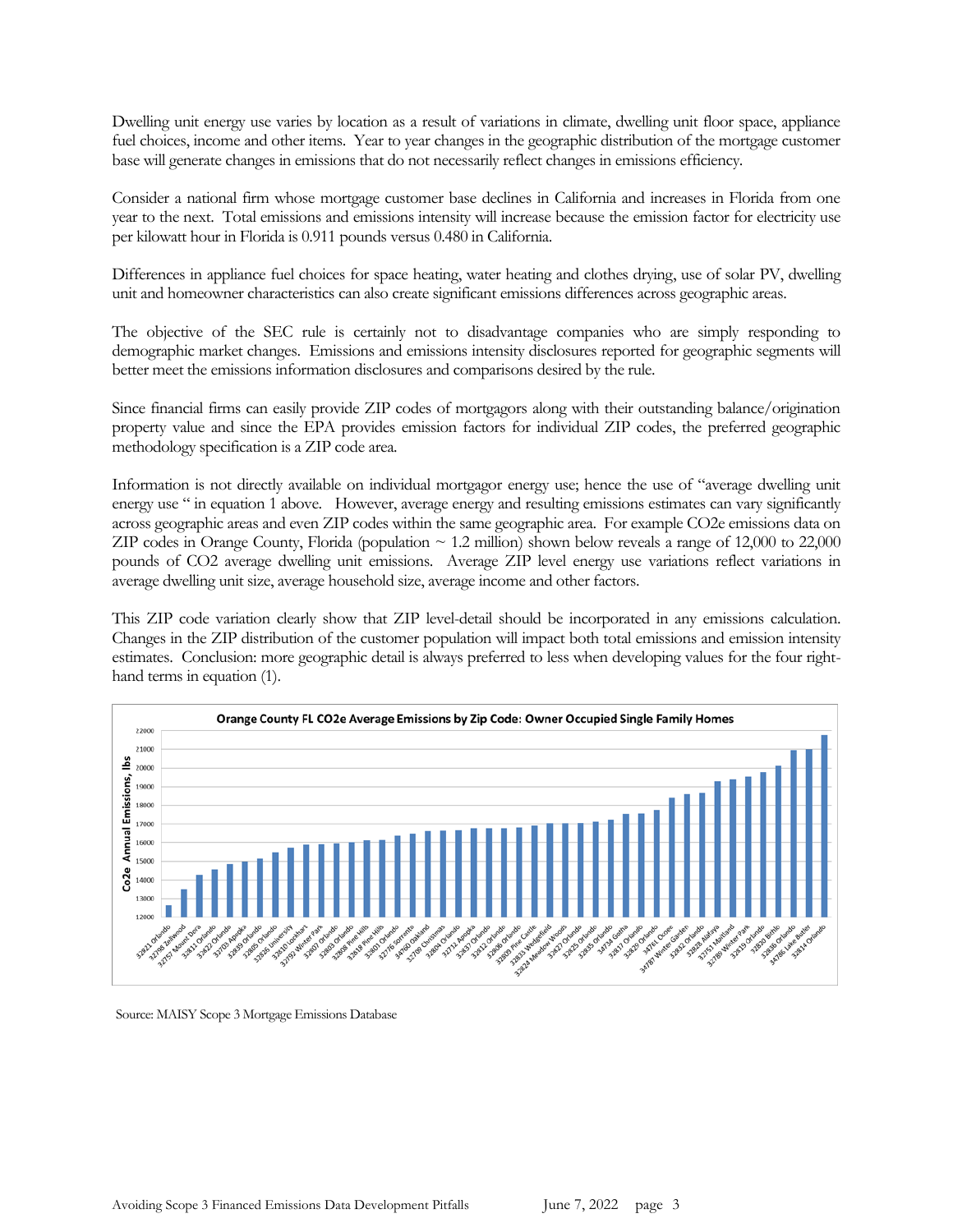# <span id="page-5-0"></span>**Customer Segmentation**

Variations in dwelling unit and customer characteristics across ZIP codes over time can create the same kind of estimation bias illustrated in the California – Florida comparison above. Identifying customer emissions separately for general income and or floor space segments within ZIP codes can improve estimates of average energy use and emissions and provide context to changes in emissions and emissions intensity over time.

Variations in average mortgagor emissions across ZIP codes based on household income can be significant as illustrated in the chart below for Orange County Florida across ZIP codes and income categories.



Source: MAISY Scope 3 Mortgage Emissions Database

## <span id="page-5-1"></span>**Average Mortgagor Energy Use**

Existing publicly available resources appropriate for representing mortgagor energy use is available only at the regional or in a few cases the state level. Applying regional or state average energy use diminishes the accuracy of both emissions and emissions intensity estimates as indicated by the variations across ZIP codes and customer segments data in the previous sections.

ZIP level dwelling unit energy use data in Jackson Associates's MAISY ZIP Level Residential Databases are applied to estimate MAISY Scope 3 Mortgage Emissions for financial institution ZIP level mortgagor information.

## <span id="page-5-2"></span>**Reputational Risk of Aggregate Emissions Intensity Statistics**

The greatest reputational risk of inaccurate emissions disclosures is associated with the emissions intensity which is designed to "provide a standardized method for presenting such measure of efficiency across registrants, that should facilitate comparability of the registrant's emissions efficiency over time."

As the California – Florida shift in mortgages example above illustrates, an annual decrease in the emissions intensity may not reflect an improvement in emissions efficiency and an increase may not reflect deterioration in emissions efficiency.

Ignoring the change in customer distributions in this example generates and "apples to oranges" comparison because year t emissions consisted of a greater fraction of California mortgages than in year t+1. Other variations across even small markets such as availability of natural gas, income, floor space and so on confound this year to year comparison even further.